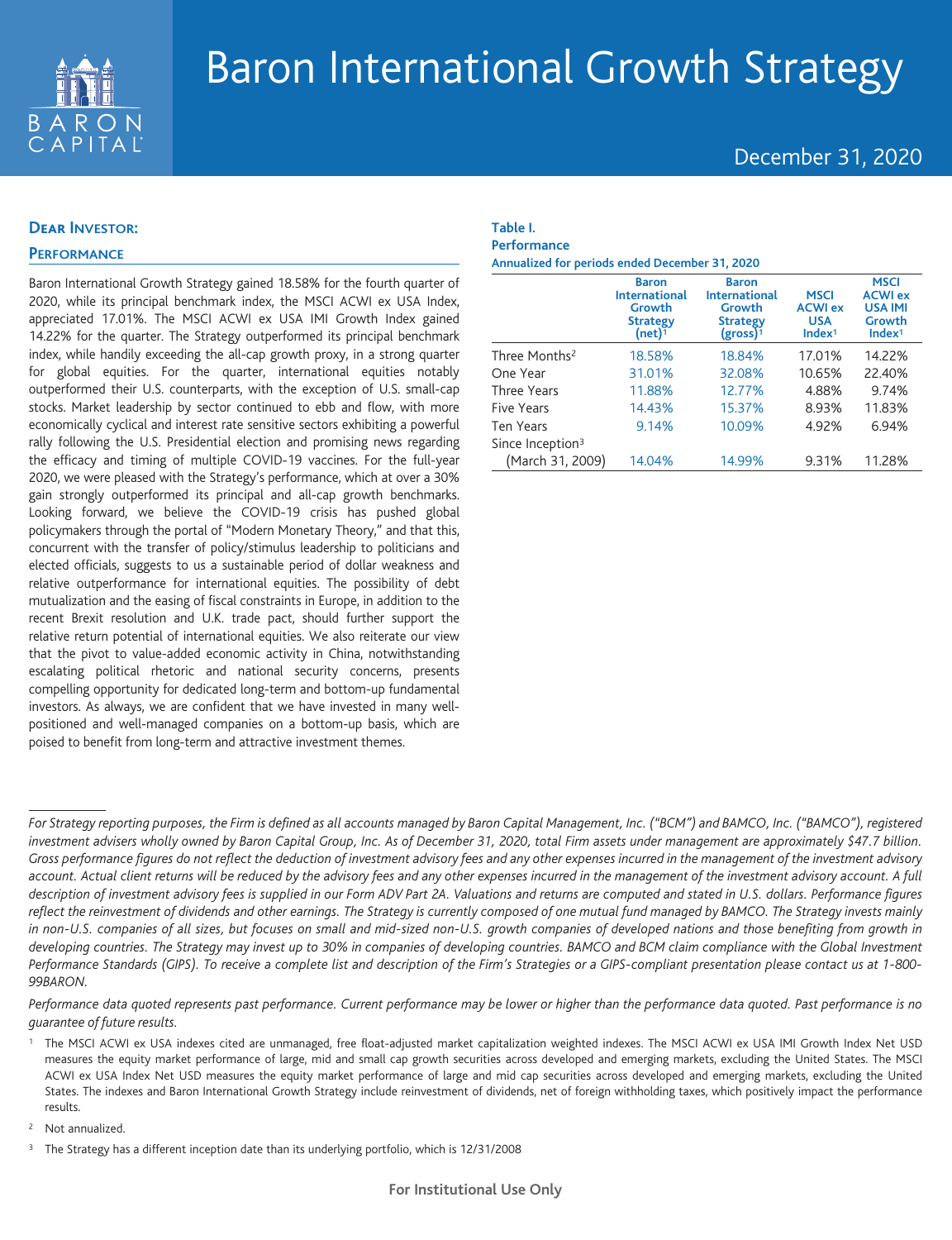# **Baron International Growth Strategy**

For the full-year 2020, we outperformed our principal benchmark index by a wide margin, while also comfortably outperforming our all-cap international growth proxy. During a strong year with over a 30% return, positive relative performance was broad-based, led by our overweight exposure to and strong stock selection in Information Technology ("IT"). Strength in the sector was driven by our digitization/cloud/SaaS software theme investments including **RIB Software SE**, **Wix.com Ltd.**, **Kingdee International Software Group Co. Ltd.**, and **NEXTDC Limited**. Stock selection in Health Care also contributed significantly to relative returns, led by our biotechnology theme investments **Zai Lab Limited** and **argenx SE**. **Eurofins Scientific SE**, a global bioanalytical testing services provider; **Shenzhen Mindray Bio-Medical Electronics Co.**, **Ltd.**, a leading Chinese medical equipment manufacturer; **Agilent Technologies, Inc.**, a leader in life sciences, diagnostics and applied chemical markets; and **AstraZeneca PLC** also performed well. In addition, **S4 Capital plc** and **Spotify Technology S.A.**, also related to our digitization theme, but classified in the Communications Services sector, contributed meaningfully to positive relative performance. Modestly offsetting the above was adverse stock selection in Consumer Staples, primarily driven by a decline in **Treasury Wine Estates Limited**, a consequence of COVID-19 disruption and China levying high import tariffs on Australian wines. In addition, adverse stock selection in the Energy sector, also in our view COVID-19 related, negatively impacted relative performance.

From a country perspective, for calendar year 2020, strong stock selection in the U.K. and China powered a solid majority of relative outperformance, as our investment performance in these markets was broad-based across several principal themes, but particularly led by our digitization/cloud/SaaS software investments. Our underweight position along with poor stock selection in strong-performing Korea was the largest detractor to relative results. Our overexposure to declining Brazilian equities, lack of exposure to better performing Taiwanese stocks, and adverse stock selection in Norway and Italy also negatively impacted relative performance.

For the fourth quarter, we outperformed our benchmark in a very strong period for equity returns. We are encouraged with our performance as we often lag in such periods, during which investors pursue index heavyweights and shift towards more economically cyclical stocks. Positive stock selection in the Health Care and Industrials sectors were key drivers of relative outperformance in the fourth quarter, while relative performance was negatively impacted by our cash position in a period of strong market returns, as well as by adverse stock selection in the IT and Energy sectors.

#### **Table II.**

**Top contributors to performance for the quarter ended December 31, 2020**

|                         | Percent<br>Impact |
|-------------------------|-------------------|
| Zai Lab Limited         | 0.94%             |
| <b>BNP Paribas S.A.</b> | 0.91              |
| CAE Inc.                | 0.91              |
| Farfetch Limited        | 0.77              |
| S4 Capital plc          | 0.62              |

**Zai Lab Limited** is a leading biotechnology company in the growing Chinese health care market. Although the fourth quarter was relatively quiet, shares have continued their strong run alongside the Chinese health care indices. We think Zai is well positioned to become a leader in the delivery of drugs to the Chinese market.

Shares of France-based universal bank **BNP Paribas S.A.** appreciated as investors gained clarity on the impacts of the pandemic on its business. In its third quarter review, management's view on potential losses and additional provisioning needs were less than Street expectations. A more benign outlook also fueled optimism that the European Central Bank would reverse a ban on dividend payments, driving a sector-wide rally. BNP outperformed the broader index of EU banks due to its solid capital position and its credible plan to improve profitability over the mid-term period.

**CAE Inc.** is the leading provider of simulators and pilot training, with 70% share of global flight simulator production and the largest global network of simulators for pilot training. Shares rallied after news of COVID-19 vaccines improved visibility for airline travel recovery. We believe there will be increasing demand for pilot training due to post-pandemic fleet reactivation and the return of the 737 MAX to service in the near term and from pilot retirements over the long term.

**Farfetch Limited**, a global luxury fashion e-commerce marketplace, contributed to performance following its announced partnership in China with Alibaba and Richemont. The deal was well received by investors. The company remains focused on expanding its reach in China, which is one of the world's most important luxury marketplaces. We retain conviction in Farfetch's continued growth as the leading global online luxury marketplace.

**S4 Capital plc** is a global marketing services business founded by Sir Martin Sorrell, the founder and former CEO of WPP, the world's largest ad agency. S4 encompasses creative production firm MediaMonks and data-driven media consultancy MightyHive. Shares of S4 were up in the quarter on recovering global ad spend, continued M&A, and increasing investor awareness. We believe S4 has meaningful potential over the long term to grow revenue north of 25% annually with high-teens EBITDA margins as it benefits from digital transformation across industries and geographies.

#### **Table III.**

**Top detractors from performance for the quarter ended December 31, 2020**

|                                | Percent<br><b>Impact</b> |
|--------------------------------|--------------------------|
| Alibaba Group Holding Limited  | $-0.32%$                 |
| Reliance Industries Limited    | $-0.20$                  |
| AstraZeneca PLC                | $-0.13$                  |
| Square Enix Holdings Co., Ltd. | $-0.10$                  |
| Arco Platform Limited          | $-0.09$                  |

**Alibaba Group Holding Limited** is the largest retailer and e-commerce company in China. Alibaba operates shopping platforms Taobao and Tmall and owns 33% of Ant Group, which operates Alipay, China's largest thirdparty online payment provider. Shares were down on the news that Chinese regulators had suspended the listing of ANT Group and also launched an investigation into Alibaba for potential monopolistic behavior. We continue to believe Alibaba's core business remains highly profitable, complemented by rapid growth in the cloud business and inflection in the Cainiao logistics and New Retail segments.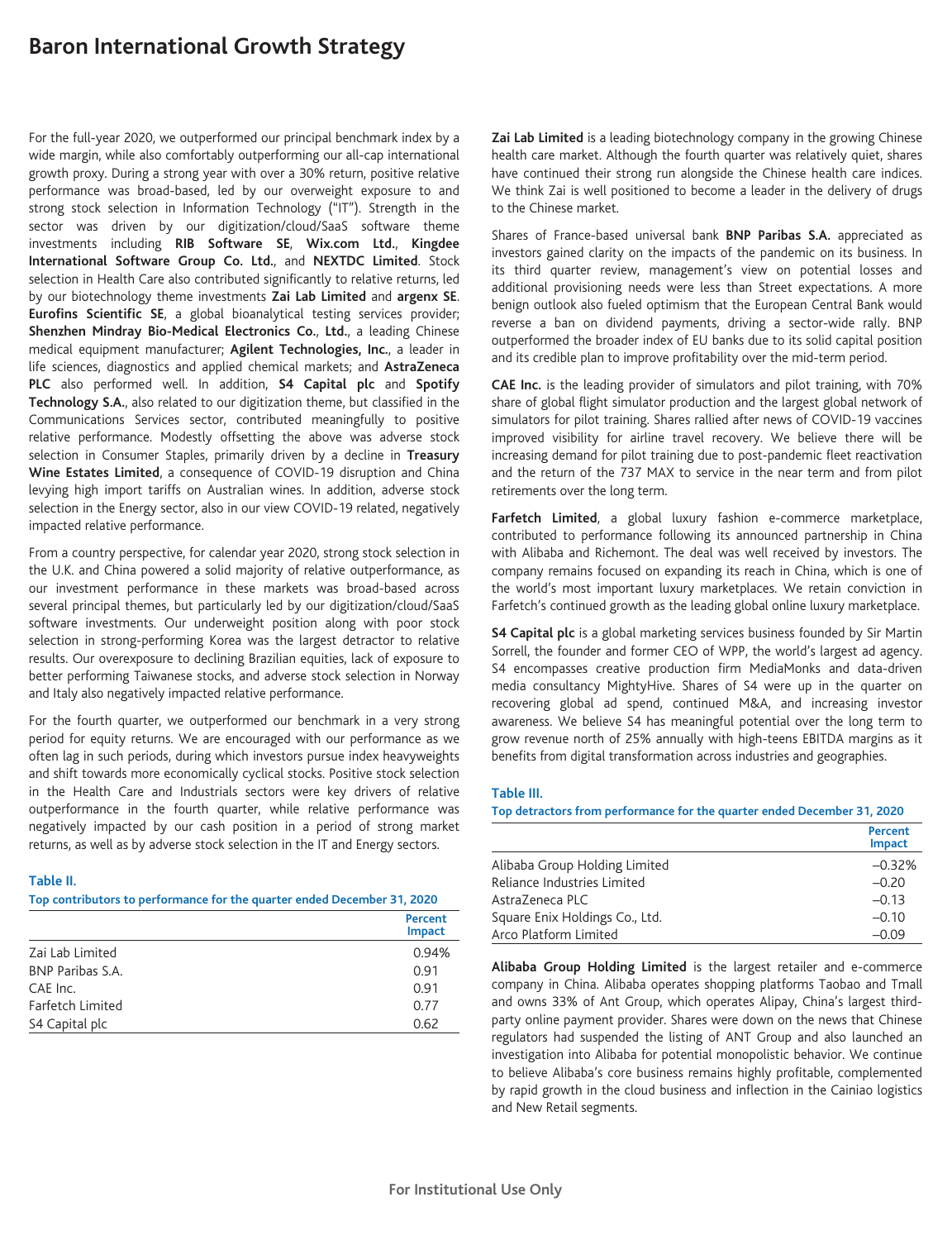**Reliance Industries Limited** is India's leading conglomerate, with business interests in telecommunications, digital services, retail, oil refining, and petrochemical. Shares were negatively impacted due to a retracement of earlier gains when the company raised over \$20 billion from strategic (Facebook, Google) and financial investors in its Jio Platforms and Reliance Retail business verticals. We retain conviction in Reliance, as it is a key beneficiary of the "Digital India" theme with immense potential to emerge as the "Amazon/Facebook/Netflix" of India, in our view.

**AstraZeneca PLC** is a multi-national pharmaceutical company developing drugs across multiple therapeutic areas such as oncology and respiratory diseases. Shares were impacted by news of AstraZeneca's joint development with Oxford University of a viral-based COVID-19 vaccine. Given a mixed data set due to an unforeseen error in dosing that occurred in the Brazilian market, the vaccine timelines slipped, hurting share performance. Our investment thesis on AstraZeneca is not dependent on COVID-19 but rather its best-in-class large-cap growth profile, and we retain conviction.

**Square Enix Holdings Co., Ltd.** is a Japanese video game company. Shares fell during the quarter due to a lack of new titles post the record launch of the remake of Final Fantasy VII and delays in new titles due to COVID-19-related restrictions. We remain confident in the company's ability to generate sustainable returns for shareholders with its leading IP portfolio and increasing revenue contribution from its high-margin digital content.

**Arco Platform Limited** is a Brazilian education technology company providing content and software solutions to K-12 private schools. Shares fell after bookings guidance for 2021 missed analyst estimates as a result of a pandemic-generated delay in its sales cycle. We retain conviction in Arco as it remains in the early stages of disrupting the industry with a modern learning platform that generates better results for students and higher rankings for schools and should drive rapid growth at high profitability over the long term.

## **PORTFOLIO STRUCTURE**

#### **Table IV.**

**Top 10 holdings as of December 31, 2020 – Developed Countries1**

|                                     | Percent of<br><b>Net Assets</b> |
|-------------------------------------|---------------------------------|
| <b>BNP Paribas S.A.</b>             | 2.4%                            |
| Credit Suisse Group AG              | 2.3                             |
| argenx SE                           | 2.1                             |
| S4 Capital plc                      | 1.9                             |
| FANUC Corp.                         | 1.7                             |
| Keyence Corporation                 | 1.6                             |
| Telefonaktiebolaget LM Ericsson     | 1.6                             |
| Future plc                          | 1.6                             |
| Lloyds Banking Group plc            | 1.6                             |
| LVMH Moet Hennessy Louis Vuitton SE | $1.5\,$                         |

#### **Table V.**

**Top five holdings as of December 31, 2020 – Emerging Countries**

|                               | <b>Percent of</b><br><b>Net Assets</b> |
|-------------------------------|----------------------------------------|
| Zai Lab Limited               | 2.0%                                   |
| Bajaj Finance Limited         | 1.6                                    |
| Tencent Holdings Limited      | 1.2                                    |
| Grupo Mexico, S.A.B. de C.V.  | 1.1                                    |
| Alibaba Group Holding Limited | 11                                     |

#### **Table VI.**

#### **Percentage of securities in Developed Markets as of December 31, 2020**

|                      | <b>Percent of</b><br><b>Net Assets</b> |
|----------------------|----------------------------------------|
| United Kingdom       | 15.9%                                  |
| Japan                | 13.4                                   |
| France               | 7.2                                    |
| Switzerland          | 4.2                                    |
| <b>Netherlands</b>   | 3.7                                    |
| Germany              | 3.6                                    |
| Sweden               | 3.5                                    |
| <b>United States</b> | 2.9                                    |
| Canada               | 2.7                                    |
| Israel               | 2.4                                    |
| Spain                | 1.7                                    |
| Australia            | 1.5                                    |
| Hong Kong            | 1.3                                    |
| Denmark              | 0.7                                    |
| Norway               | 0.7                                    |

#### **Table VII.**

**Percentage of securities in Emerging Markets as of December 31, 2020**

|                      | <b>Percent of</b><br><b>Net Assets</b> |
|----------------------|----------------------------------------|
| China                | 13.2%                                  |
| India                | 7.3                                    |
| <b>Brazil</b>        | 5.4                                    |
| Russia               | 3.0                                    |
| Mexico               | 1.6                                    |
| Korea                | 0.9                                    |
| United Arab Emirates | 0.3                                    |

**Exposure by Market Cap:** The Strategy may invest in companies of any market capitalization, and we strive to maintain broad diversification by market cap. At the end of the fourth quarter of 2020, the Strategy's median market cap was \$16.0 billion, and we were invested 68.6% in large- and giant-cap companies, 20.3% in mid-cap companies, and 8.2% in small- and micro-cap companies, as defined by Morningstar, with the remainder in cash.

## **RECENT ACTIVITY**

During the fourth quarter of 2020, we added several new positions toward existing themes while also increasing several investments that were established earlier in the year. We continue our endeavor to add concentration to our high conviction ideas.

Top percentage of securities, holdings, top net purchases, and top net sales are based on a representative account. Such data may vary for each client in the Strategy due to asset size, market conditions, client guidelines, and diversity of portfolio holdings. The representative account is the account in the Strategy that we believe most closely reflects the current portfolio management style for the Strategy. Representative account data is supplemental information.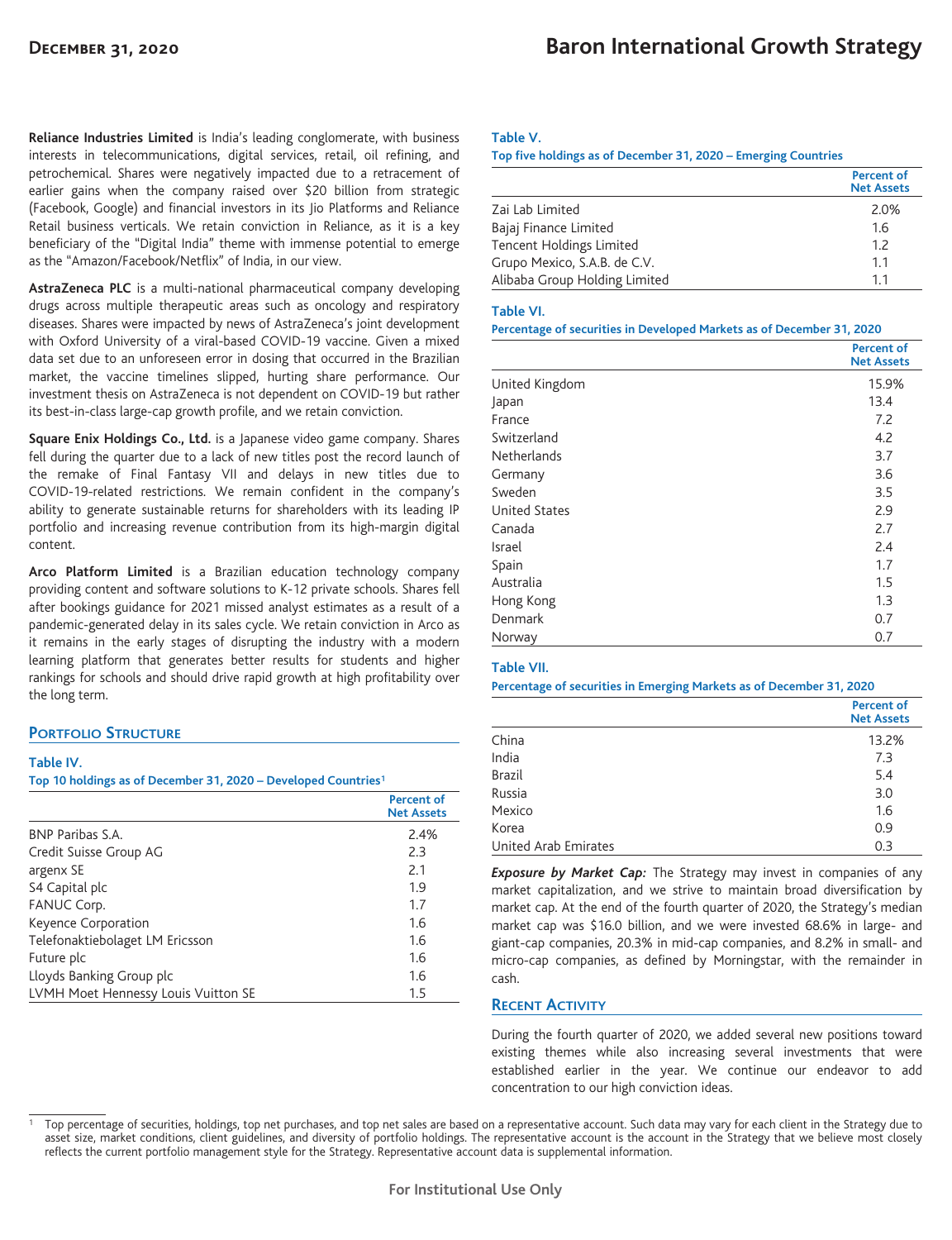# **Baron International Growth Strategy**

We were active in filling out our sustainability/ESG theme, most notably via three new positions in Europe: **Befesa S.A.**, **AMG Advanced Metallurgical Group N.V.**, and **Epiroc AB**. Befesa is a leading environmental services provider, as collector of hazardous steel dust and aluminum waste with a 50% market share in Europe. The company recycles EAF steel dust from customers for a fee and recovers valuable by-products such as zinc. Befesa's scale, technological advantage, and customer retention helps to generate very high returns on capital. It is pioneering steel dust recycling in China, with two plants being commissioned this year that will expand its total recycling capacity by 20%. Befesa has a first mover advantage in the virtually untapped Chinese market, which in the longer term could support 10 to 20 times the recycling capacity that the company is building today. We expect stricter environmental policies in China, and potentially India and other EM countries, to help sustain high double-digit growth rates over the next decade. AMG is a European specialty metals company producing critical materials such as vanadium and titanium alloys. AMG also recycles spent catalysts from oil refinery into ferrovanadium using proprietary technology. Much like Befesa, the company has a captive customer base with long-term contracts, and demand for its services grows from environmental regulations to reduce hazardous waste. In addition, we like the company's growth opportunity in lithium, an essential metal used in EV batteries and energy storage. AMG wants to build its own lithium chemical capacity in Europe, which we think should lead to a much better margin profile for its lithium business. Epiroc is a leading global manufacturer of mine drilling and underground loading equipment. The company has a leading position in upstream mining capital equipment, a highly concentrated duopoly market. The company has some of the highest cash margins and premium returns among European industrials, with attractive exposure to the faster-growing underground mining segment. Epiroc has been innovating and advancing sustainability goals by reducing carbon emissions through electrification of mining equipment. We think there is a secular growth rerating opportunity from acceleration of mine digitization and automation which should significantly boost higher margin aftermarket sales.

During the quarter, we also initiated a position in **Suzano S.A.**, adding further to our sustainability/ESG investments. Headquartered in Brazil, Suzano is the world's largest and lowest cost producer of pulp, which is primarily used in paper, tissue, and packaging. The company is also expanding into new, higher-margin sustainability markets with fossil-to-fiber substitution across textiles, plastics, fuels, and chemicals. Suzano's pulp production removes more greenhouse gas emissions from the atmosphere than it emits. The company has a goal to remove 40 million tons of carbon dioxide over the next decade, and we see an opportunity in the future to monetize these carbon credits. In addition to maintaining a positive view on pulp prices, we expect sustainability/ESG factors to drive a higher earnings multiple for Suzano.

We also made an investment in **Pernod Ricard SA**, a France-based global spirits company whose brands include Jameson, Martell, Chivas, and Glenlivet, among many others. Lockdowns across most global markets in 2020 drove a decline in gatherings and travel-related consumption and in turn Pernod's stock price, which in our view offered an attractive entry point for a company whose intermediate-term earnings power is likely unchanged and whose results should thus normalize at some point this year as vaccines are deployed and markets reopen. The premium spirits industry is characterized by secular growth, premiumization and pricing power that drives a high and rising return on capital for superior brands. In addition, Pernod has assets that offer appealing structural growth, including the best and most profitable premium whisky business in India, the leading cognac

brand (Martell) in China, and a strong global brand in Jameson, which has grown revenue at double-digit rates for over a decade. Management is competent as brand owners and incubators, and we believe there is also a margin expansion opportunity over the next three to five years that will drive above-industry earnings growth.

In anticipation of improving prospects of a Brexit resolution, we initiated a position in **Lloyds Banking Group plc**, one of Britain's largest lenders. Through its subsidiaries, the company provides a wide range of banking services including retail banking, mortgages, pensions, asset management, and insurance, among others. We believe Lloyds' earnings are set to rebound after hitting a recent trough, driven by positive trends in mortgage underwriting and lower provision requirements. Demand for homes has soared in the U.K. since the onset of COVID-19, driving higher real estate prices and lending spreads on new mortgages. The bank has also built a comfortable cushion of reserves to contend with potential COVID-19 related credit losses. These factors suggest earnings have troughed and are set to rebound sharply. In addition, we believe the company's valuation was heavily discounted due to lingering fears of a failed Brexit resolution and a central bank-imposed ban on dividend payments. In our view, the recent Brexit resolution and likely reinstatement of dividends are positive catalysts that could propel the stock back to historic valuations at a minimum.

During the quarter, we also added to several existing positions, notably **Credit Suisse Group AG**, **BNP Paribas S.A.**, **Bajaj Finance Limited**, **XP Inc.**, **Cellnex Telecom, S.A.**, **FANUC Corp.**, and **Vivendi SA**, and exited **Hangzhou Hikvision Digital Technology Co., Ltd.** and **Brookfield Asset Management, Inc.** in favor of higher conviction positions.

## **OUTLOOK**

The year 2020 proved to be unpredictable and unforgettable. Early in the year, we witnessed the epoch of economic and market uncertainty, while the year ended in a pinnacle of confidence and optimism. In our view, this remarkable year, its challenges, and the collective response, are likely to impact the economic and investment environment for several years to come. Indeed, we believe the financial legacy of the COVID-19 crisis will be that it finally vaulted global policymakers through the portal of Modern Monetary Theory, while also allowing politicians and elected officials to assume the primary levers of policy, leaving central bankers in a supporting, if still substantive role. "Populist QE" will likely be a game changer, ultimately challenging consensus expectations for incredibly well-anchored inflation and interest rates.

In early November, the U.S. election coincided with positive news on the timing and efficacy of multiple COVID-19 vaccines, triggering an explosive rally in global financial markets. While the Trump administration challenged the surface results of the Presidential election, in our view, perhaps more relevant than reduced election uncertainty was the absence of a "blue wave," suggesting low risk of major policy changes regarding corporate tax rates or unhinged fiscal spending on social programs. While the balance of the year was marked by rising COVID-19 cases and related risk of curtailment of economic activity, financial markets remained squarely focused on the longer-term beneficial impact of high vaccine efficacy and the return to economic and social normalcy. If anything, greater near-term COVID-19 related disruption proved a benefit to equity markets and forward economic growth expectations, as it necessitated a large and